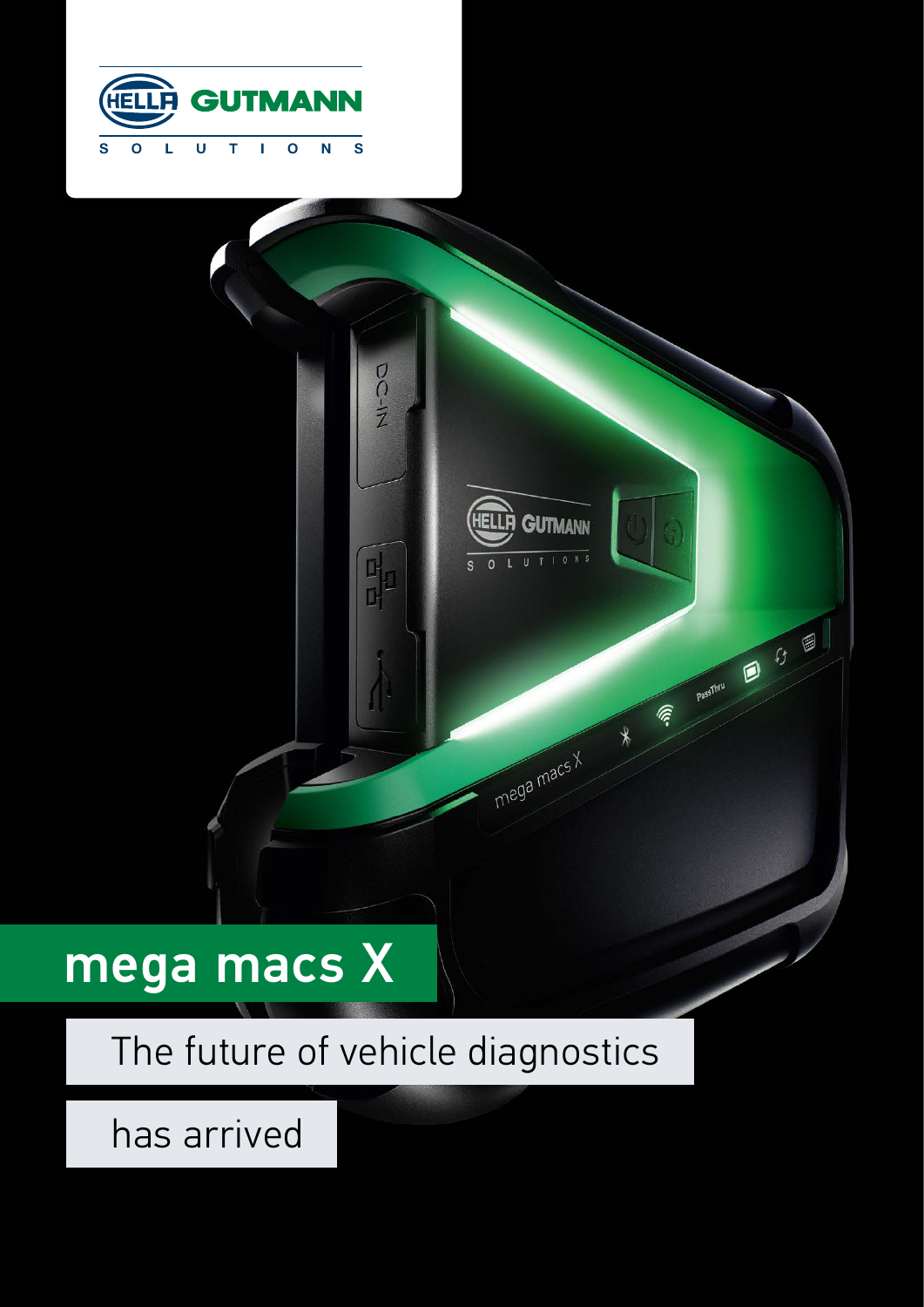## mega macs X:

# putting the power in your hands

The new and highly innovative mega macs X from HELLA GUTMANN SOLUTIONS is a revolution in vehicle diagnostics.

A flexible, modular system with state-of-the-art diagnostic technology at its core, a range of software options and accessories ensures the mega macs X provides the optimal diagnostic solution whatever your workshop requirements may be, now and as your needs grow.

## Defying convention. Shifting expectations.

## COST-EFFECTIVE

With four software modules providing varying degrees of functionality, from basic features to advanced capabilities, with mega macs X you pay only for what you need.

## FLEXIBLE

 $\widehat{\widehat{\mathscr{E}}}$ 

 $\ast$ 

**GUTMANN** 

Choose the appropriate software module for your workshop's requirements and upgrade easily at any time.

#### USER-FRIENDLY

With all diagnostic procedures operated using a separate display and input device of your choosing – whether a tablet, notebook or PC – there's no need to carry a heavy diagnostic tool.

Set-up is easy too. If using the HELLA GUTMANN SOLUTIONS Tablet – or any other tablet with a camera – simply scan a QR code to initiate the process.

At HELLA GUTMANN SOLUTIONS, innovation has always been at the heart of our business. The mega macs X is a complete re-think of vehicle diagnostics resulting from a realisation that today's workshops need a flexible and adaptable diagnostic solution to be able to keep pace with the rapid advances in vehicle technology.

By isolating the core components of diagnostic device and making each element fully customisable, mega macs X is an innovative solution that offers exceptional flexibility a wide range of additional benefits.



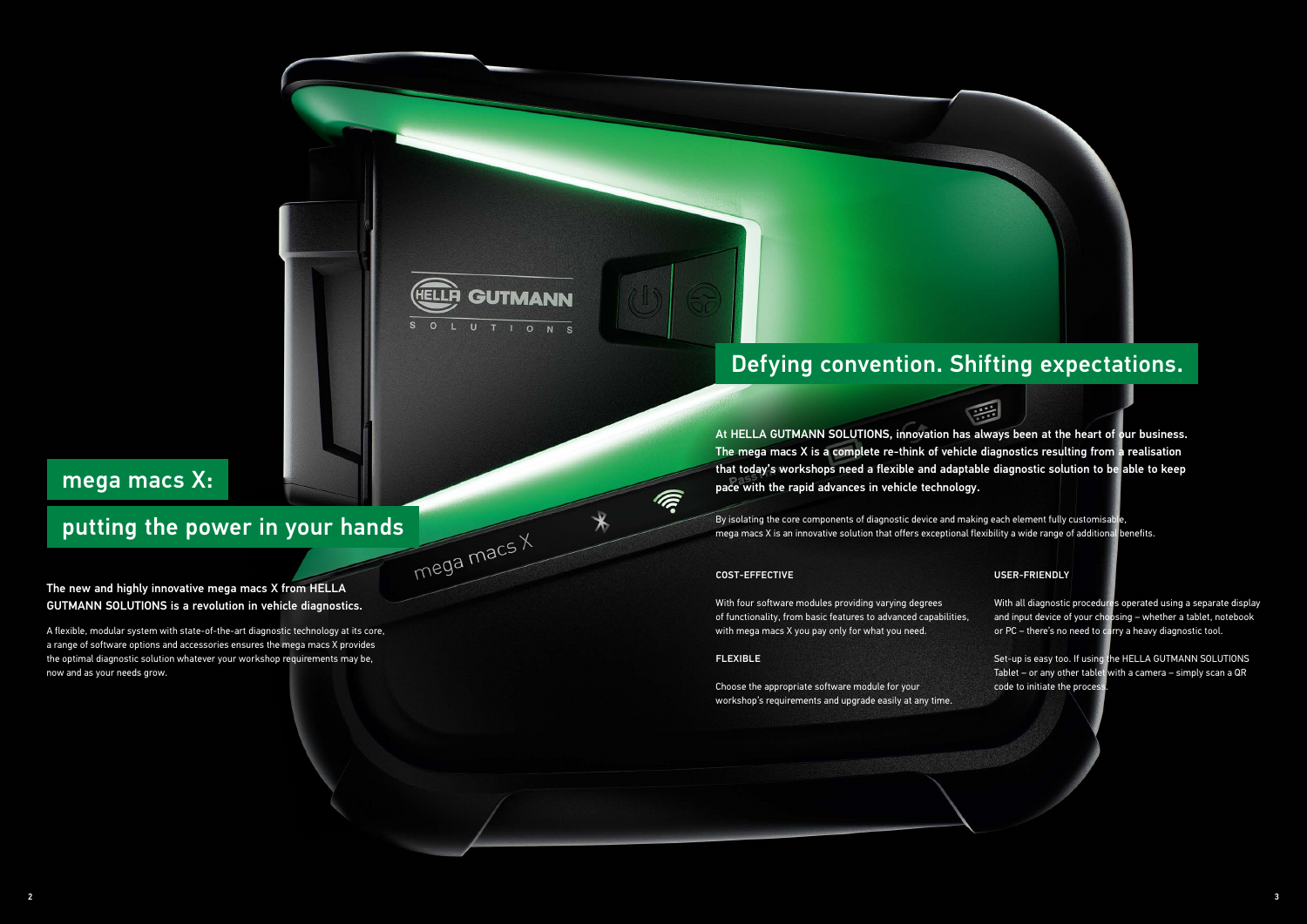| <b>SOFTWARE MODULES</b>                                                         |                                                                                                                                                                                                                                                                        |                                                                                                                                                                                                                                                                                                                |                                                                                                                                                                                                                                                                                                                                                         |  |
|---------------------------------------------------------------------------------|------------------------------------------------------------------------------------------------------------------------------------------------------------------------------------------------------------------------------------------------------------------------|----------------------------------------------------------------------------------------------------------------------------------------------------------------------------------------------------------------------------------------------------------------------------------------------------------------|---------------------------------------------------------------------------------------------------------------------------------------------------------------------------------------------------------------------------------------------------------------------------------------------------------------------------------------------------------|--|
| SDI module X <sup>1</sup>                                                       | SDI module X <sup>2</sup>                                                                                                                                                                                                                                              | <b>SDI module X3</b>                                                                                                                                                                                                                                                                                           | SDI module X <sup>4</sup>                                                                                                                                                                                                                                                                                                                               |  |
| <b>LICENCES'</b>                                                                |                                                                                                                                                                                                                                                                        |                                                                                                                                                                                                                                                                                                                |                                                                                                                                                                                                                                                                                                                                                         |  |
| Licence X <sup>1</sup>                                                          | Licence $X^2$                                                                                                                                                                                                                                                          | Licence $X^3$                                                                                                                                                                                                                                                                                                  | Licence X <sup>4</sup>                                                                                                                                                                                                                                                                                                                                  |  |
| <b>FUNCTIONS</b>                                                                |                                                                                                                                                                                                                                                                        |                                                                                                                                                                                                                                                                                                                |                                                                                                                                                                                                                                                                                                                                                         |  |
| • Reading/deleting trouble codes<br>(without global check)<br>• DoiP technology | • Reading/deleting trouble codes<br>DoiP technology<br>$\bullet$<br>Service reset<br>ä,<br>• Basic setting<br>• Parameters<br>• Codings<br>• Actuator test<br>• Test function<br>• Cyber Security Management<br>• Automated retrieval of kilometer/<br>mileage reading | • Reading/deleting trouble codes<br>• DoiP technology<br>• Service reset<br>• Basic setting<br>• Parameters<br>• Codings<br>• Actuator test<br>Test function<br>• Proposed online solutions<br>based on trouble codes<br>• Cyber Security Management<br>• Automated retrieval of kilometer/<br>mileage reading | • Reading/deleting trouble codes<br>• DoiP technology<br>• Service reset<br>• Basic setting<br>• Parameters<br>• Codinas<br>• Actuator test<br>Test function<br>• Proposed online solutions<br>based on trouble codes<br>• Cyber Security Management<br>• Automated retrieval of kilometer/<br>mileage reading                                          |  |
| <b>MEASURING TECHNOLOGY"</b>                                                    |                                                                                                                                                                                                                                                                        |                                                                                                                                                                                                                                                                                                                |                                                                                                                                                                                                                                                                                                                                                         |  |
|                                                                                 |                                                                                                                                                                                                                                                                        | • Multimeter<br>· 2-channel oscilloscope                                                                                                                                                                                                                                                                       | • Multimeter<br>· 2-channel oscilloscope<br>• Guided measurements<br>• Pressure measurements<br>· Guided high-voltage measurements*                                                                                                                                                                                                                     |  |
| <b>DATA</b>                                                                     |                                                                                                                                                                                                                                                                        |                                                                                                                                                                                                                                                                                                                |                                                                                                                                                                                                                                                                                                                                                         |  |
|                                                                                 |                                                                                                                                                                                                                                                                        | • Component test values<br>• Component location<br>• Timing belt data<br>• Wiring diagrams<br>• Cabin air filter<br>• Fuses/relays<br>• Flat rate units<br>• Service data<br>• HGS Data<br>• Battery management                                                                                                | • Component test values<br>• Component location<br>• Timing belt data<br>• Wiring diagrams<br>• Cabin air filter<br>• Fuses/relays<br>• Flat rate units<br>• Service data<br>• HGS Data<br>Battery management<br>$\bullet$<br>• PIN data<br>• Service information<br>• Diesel information<br>• Interactive wiring diagrams<br>• Symptom-based solutions |  |
| <b>SERVICES</b>                                                                 |                                                                                                                                                                                                                                                                        |                                                                                                                                                                                                                                                                                                                |                                                                                                                                                                                                                                                                                                                                                         |  |
|                                                                                 | • Technical Help Line<br><b>NEW FUNCTIONS AND DATA TYPES</b>                                                                                                                                                                                                           | • Technical Help Line                                                                                                                                                                                                                                                                                          | • Technical Help Line                                                                                                                                                                                                                                                                                                                                   |  |
|                                                                                 |                                                                                                                                                                                                                                                                        |                                                                                                                                                                                                                                                                                                                | • ADAS & LIGHTING<br>• E-mobility                                                                                                                                                                                                                                                                                                                       |  |

#### HELLA GUTMANN SOLUTIONS TABLET

#### MT-USB MEASUREMENT TECHNOLOGY MODULE

With no in-built display or keypad, the mega macs X connects wirelessly to your preferred external display and input device, whether a tablet, notebook or PC running Windows, Mac OS, Linux or Android.

The optional HELLA GUTMANN SOLUTIONS Tablet is a powerful Android tablet designed specifically for the mega macs X. With a focus on only the essential functions of the device, the HGS Tablet can operate at maximum speed and efficiency, however email capabilities are included to allow diagnostic reports to be sent directly from the tablet.

It comes with a shock-proof casing, designed to protect the tablet from drops on to a concrete floor from a height of up to 4 metres, and a docking/charging station with basic interfaces (such as HDMI and ethernet) allowing the connection of other devices.

The optional MT-USB connects to the mega macs X via the USB socket and turns it in to a practical two-channel multimeter for voltage measurements of up to 60V, as well as current and resistance measurements (subject to licence type).





#### MT-X MEASUREMENT MODULE

Premium measuring technology module for high-voltage components with two-channel oscilloscope, connects wirelessly via Bluetooth for greater convenience.

## Powerful, flexible and built to last Theorem States Summary Runctionality that can flex to meets your needs

## The hardware at the heart of this new diagnostic set-up is the mega macs X device.

Expertly designed, the mega macs X is both compact and robust, ensuring it can more than meet the demands of busy workshop environments. It contains a powerful processor – the "brain" of the solution – for faster diagnosis and repair.

A built-in bracket at the rear of the device allows the mega macs X to be easily attached to a vehicle window when in use, the OBD plug has an integrated flashlight that makes it quicker and easier to connect the device to the vehicle, and a green LED bar indicates diagnostic progress.

#### YOUR CHOICE OF SOFTWARE

Our Smart Diagnostic Interface (SDI) software modules range from entry level to full service. Each software module enables basic functions on the mega macs X, such as reading and deleting trouble codes and service resets, with support for PassThru, CAN-FD and DoIP protocols. However, four different software modules unlock a range of additional features such as actuator tests, basic settings, codings and ADAS calibrations (included from licence X2 onwards).

#### THE SOFTWARE LICENCE

Each software module purchased includes the corresponding licence for 12 months, providing access to software updates and the HELLA GUTMANN SOLUTIONS technical support line.

Should your workshop's requirements change, simply upgrade your licence and your software will automatically update to the corresponding level and unlock additional functionality.

Our variable software and licensing model gives you the option to choose the package that's right for you. Should your needs evolve, simply change your package to suit.

Measurement module MT-USB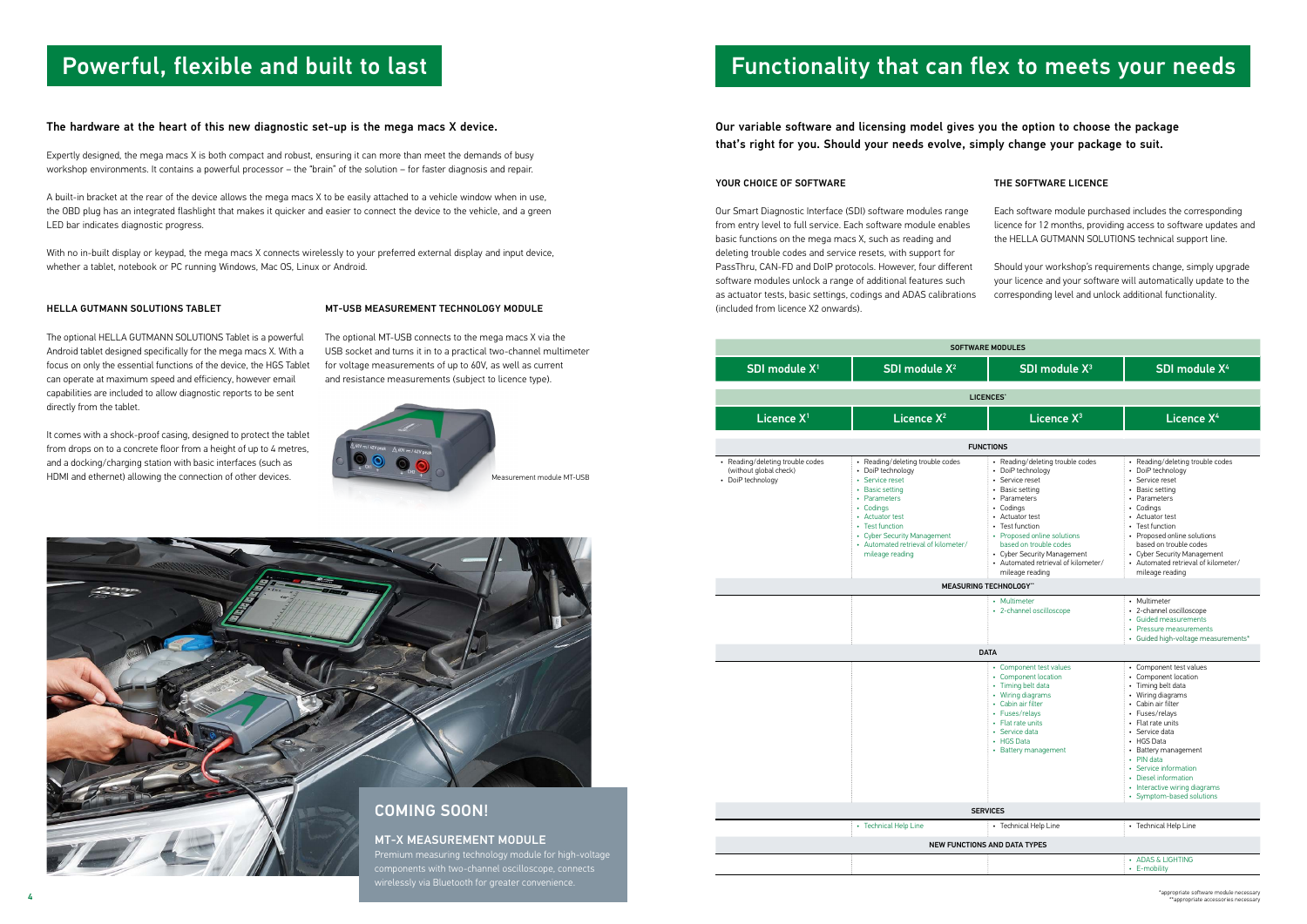## Getting started with mega macs X

Once you take delivery of your mega macs X, simply connect your preferred display device, download your chosen software and start diagnosing!

Set-up couldn't be simpler.



| <b>MEGA MACS X</b>                              |                                                                        | <b>CHARGING TRAY FOR MEGA MACS X</b>            |                                                                               |
|-------------------------------------------------|------------------------------------------------------------------------|-------------------------------------------------|-------------------------------------------------------------------------------|
| Processor                                       | ARM dual processor 1.2 GHz<br>RAM 2 GB DDR3<br>EMMC 32 GB              | Non-contact charging<br>procedure               | Inductive energy transfer<br>according to HELLA GUTMANN<br>SOLUTIONS standard |
| <b>Interfaces</b>                               | USB-C<br>DC-In<br>Ethernet                                             | Supply voltage                                  | (no QI charging procedure)<br>15 VDC                                          |
| Supply voltage                                  | 12 V to 24 V DC                                                        | Temperature of work area<br>Storage temperature | $0^{\circ}$ C to +45 $^{\circ}$ C<br>10 $\degree$ C to +50 $\degree$ C        |
| Temperature of work area<br>Storage temperature | $0^{\circ}$ C to +45 $^{\circ}$ C<br>10 $\degree$ C to +50 $\degree$ C | Weight                                          | 590 g                                                                         |
| Weight                                          | 1420 g                                                                 | <b>Dimensions</b>                               | $164 \times 164 \times 37$ mm ( $H \times W \times D$ )                       |
| <b>Dimensions</b>                               | $210x193x80$ mm (HxW xD)<br>· Screen diagonal 25.4 cm (10")            | <b>HELLA GUTMANN SOLUTIONS TABLET</b>           |                                                                               |
| Demands on an external<br>displaying device     | • Screen resolution at least                                           | Software                                        | Android 9.0                                                                   |
|                                                 | 1024*768 Pixel                                                         | Operating temperature                           | $-10^{\circ}$ C to $+50^{\circ}$ C                                            |
|                                                 | • Wi-Fi corresponds to IEEE<br>802.11 n                                | Processor                                       | Rockchip RK3399                                                               |
|                                                 | • Google Chrome browser at                                             | RAM/                                            | 4 GB RAM                                                                      |
|                                                 | least version 81                                                       | data storage medium                             | 64 GB eMMC<br>$V10.1$ $W1$ $W2$ $A$ $1000$ $1000$ $R$                         |

| HELLA GUTMANN SOLUTIONS TABLET |                                        |  |
|--------------------------------|----------------------------------------|--|
| Software                       | Android 9.0                            |  |
| Operating temperature          | $-10^{\circ}$ C to $+50^{\circ}$ C     |  |
| Processor                      | Rockchip RK3399                        |  |
| RAM/                           | 4 GB RAM                               |  |
| data storage medium            | 64 GB eMMC                             |  |
| Display                        | X10.1" WUXGA 1200x1920 IPS<br>470 nits |  |
|                                | 1 digital microphone                   |  |
| Audio                          | 2 integrated speakers                  |  |
|                                | 10-point multi-touch, glove, with      |  |
| Input                          | capacitive stylus, glove mode          |  |
|                                | and wet-touch mode                     |  |
|                                | • Docking station                      |  |
| Interfaces                     | $\cdot$ USB 3.0                        |  |
|                                | $\cdot$ USB 2.0                        |  |
|                                | • Micro USB 2.0                        |  |
|                                | · Wi-Fi IEEE 802.11 a/b/g/n/ac         |  |
| Remote interfaces              | • Bluetooth® 4.1                       |  |
|                                | • Bluetooth® 4.2                       |  |
| Battery charging voltage       | 3.7V                                   |  |
| Battery capacity               | 10,800 Ah / 40 Wh                      |  |
| Battery run time               | up to 8.5 h                            |  |
| Dimensions                     | 283.4 mm x 192 mm x 21.9 mm            |  |
| Weight                         | 1280 g                                 |  |

| DOCKING STATION HELLA GUTMANN SOLUTIONS TABLET |                                    |  |
|------------------------------------------------|------------------------------------|--|
| Supply voltage                                 | AC adapter 65 W (19 V / 3.42 A)    |  |
| Temperature of work area                       | $0^{\circ}$ C to +45 $^{\circ}$ C  |  |
| Storage temperature                            | $-10^{\circ}$ C to $+60^{\circ}$ C |  |
| Weight                                         | 2500q                              |  |
|                                                | $\cdot$ HDMI $\times$ 1            |  |
|                                                | • USB 2.0 (type A) $\times$ 4      |  |
|                                                | $\cdot$ VGA port x 1               |  |
| Interfaces e.g.                                | • Display port x 1                 |  |
|                                                | $\cdot$ LAN port x 1               |  |
|                                                | • Audio MIC in x 1                 |  |
|                                                | • Audio line out x 1               |  |
|                                                | • DC-IN $\times$ 1                 |  |

#### MEASURING TECHNOLOGY MT-USB

| Supply voltage                     | $5V$ $\blacksquare$ (via USB)         |
|------------------------------------|---------------------------------------|
| Power input                        | max. 2.5 W                            |
| Current consumption                | max. 500 mA,                          |
|                                    | 300 mA at average                     |
| Ambient temperature                | Recommended: $+10$ to $+35^{\circ}$ C |
|                                    | Working range: 0 to +40°C             |
| Suitable for humid<br>environment? | No                                    |
| Altitude                           | max, 2000 m above sea level           |
|                                    | (Normal Height Null)                  |
|                                    | approx. 10-90%                        |
| Relative air humidity              | (not condensating)                    |
| Continuous operation               | Yes                                   |
| Weight                             | approx. 490 g                         |
| Dimensions                         | 38 x 102 x 130 mm (H x W x D)         |
| Type of protection                 | IP20                                  |
| <b>Bandwidth</b>                   | max. 100 kHz                          |
| Sampling rate                      | $1$ Msa/s                             |
| Amplitude resolution               | 12 bit                                |
| Measuring channels                 | 2                                     |
|                                    | • Voltage                             |
| Measured variables                 | Current                               |
|                                    | (external clamp meter)                |
|                                    | • Resistance                          |

Please visit www.hella-gutmann.com/manuals to view more detailed technical data

## Technical specifications